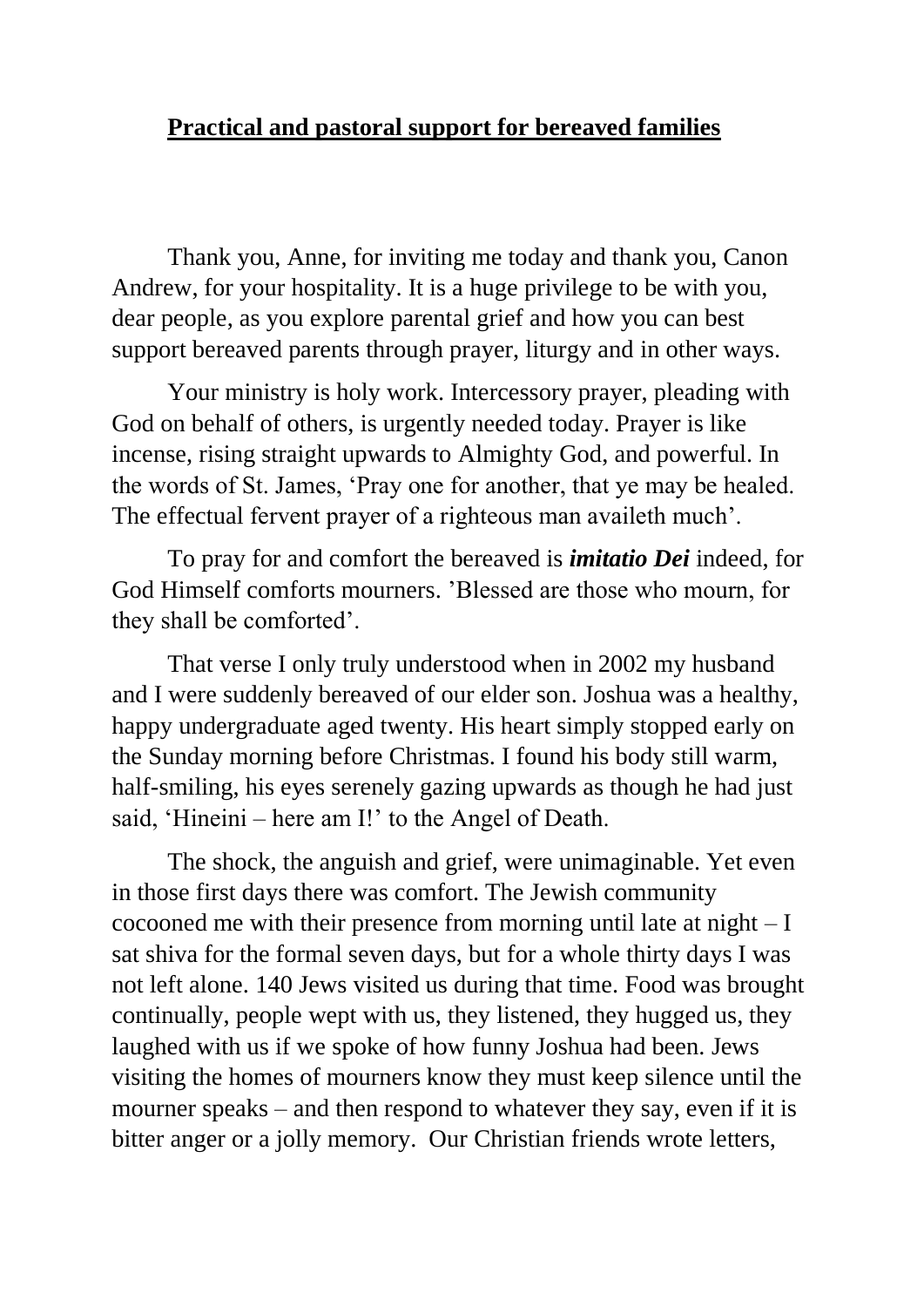sent flowers and cards, paid for Masses to be said in Joshua's memory, but few actually came.

One visit, though, was life-changing. Eighteen months previously, Joshua's dear friend, Sebastian, died by suicide aged eighteen. I had not met Sebastian or his family. But soon after Joshua died, Sebastian's bereaved mother, a prayerful Christian, arrived on our doorstep to befriend me – and we are still close friends to this day. Anna told me that she had learnt that one must *run towards* bereaved parents. I found her presence so comforting that I knew that I, too, must in time run towards other bereaved mothers.

So when, three months later, a colleague of my surgeon husband phoned asking to befriend his secretary, a bereaved single mother whose daughter Zoe had died in her first term at university, I immediately said yes. Dorothy-Anne came and wept for four hours. Zoe had been her only child, deeply loved, and had either been murdered or taken her own life. Dorothy-Anne was beside herself with grief and anger. As I listened and wept with her, I realised that having been comforted by others, I could now offer comfort to Dorothy-Anne. My grief for Joshua was the Open Sesame, allowing her to share her grief. I spent much time with her and remained close friends until her eventual death.

But I am not here to share my personal story  $-$  you have heard the far more eloquent and moving words of Father Paul Jones. I want to share a few insights gleaned from having spent time with many hundreds of bereaved parents since Joshua's death and being the fulltime Chair/CEO of the bereavement charity The Compassionate Friends – TCF - for three years.

Each son or daughter is unique and lives and dies in unique circumstances. Each mother's and father's grief, too, is unique to them. So please bear in mind that, while whatever I say today is true, some of what I say will not apply to every single bereaved parent.

To lose a son or daughter is perhaps the worst loss. We know this from the Bible: Jeremiah 31,15: 'A voice was heard in Ramah,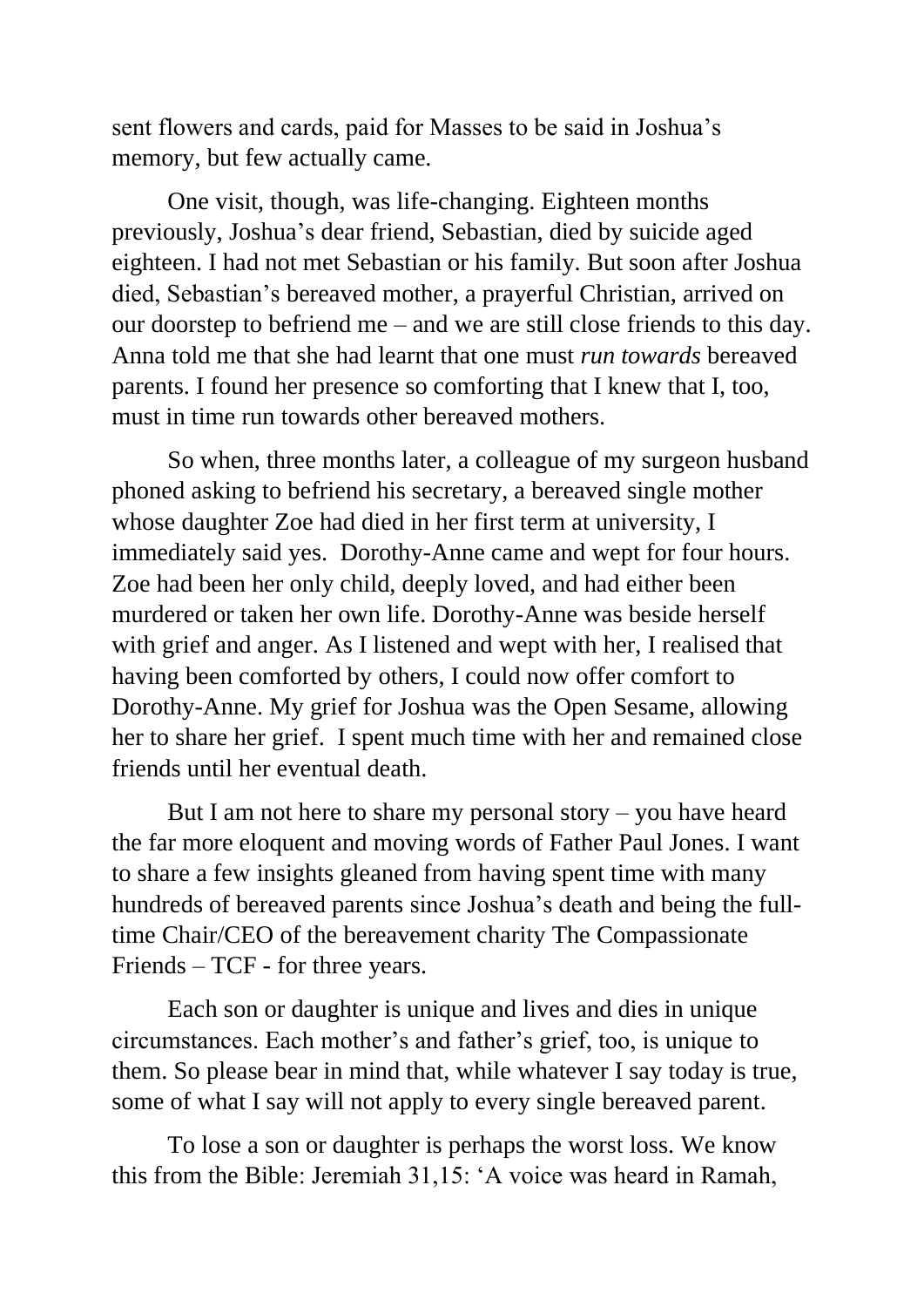lamentation and weeping: Rachel weeping for her children refused to be comforted for her children, because they were not'. When Jacob was told of Joseph's death by the brothers who had sold him into slavery, Jacob 'rent his clothes and put on sackcloth and mourned for his son many days... he refused to be comforted and he said, For I will go down into the grave unto my son mourning. Thus his father wept for him'' (Genesis 37, 34-35).

King David was a bereaved father. When Absalom, his rebellious son, died, David was heartbroken. He wept and mourned and cried, "O my son Absalom, my son Absalom! Would God I had died for thee, o Absalom, my son, my son!" David covered his face, a sign of wanting to die. When his friend Jonathan had been killed, David wrote glorious poetry lamenting Jonathan's death. When his son died, he wrote nothing. For there are no words which can truly express a bereaved parent's grief. Even statues of the Pieta, the Virgin Mary cradling Christ, a grieving mother cradling her dead son, cannot convey such agony.

Grief is the price of love. A parent's love never dies. And so the grief of a loving mother or father bereft of their child is devastating. It is sharp and intense, like a jagged flint within the body which causes unbearable internal pain. Bereaved mothers have told me 'My heart was seared in two'… 'my heart was being ripped to shreds'. Many newly bereaved parents feel they are going mad with grief. Most have suicidal thoughts. It is normal to want to die, and tragically a few cannot bear to go on living and do take their own lives. One *can* indeed die of a broken heart.

In my childhood, bereaved people wore black armbands, and sometimes black clothes. Today, nothing distinguishes mourners from others. That can be hard. One can be inwardly screaming, or suddenly in floods of tears, and no one will understand why. Unlike widows and widowers, there is no word to describe bereaved parents.

I mentioned silent screaming. But many newly bereaved mothers go out in their car in order to be able to howl, to scream loudly in the agony of their loss.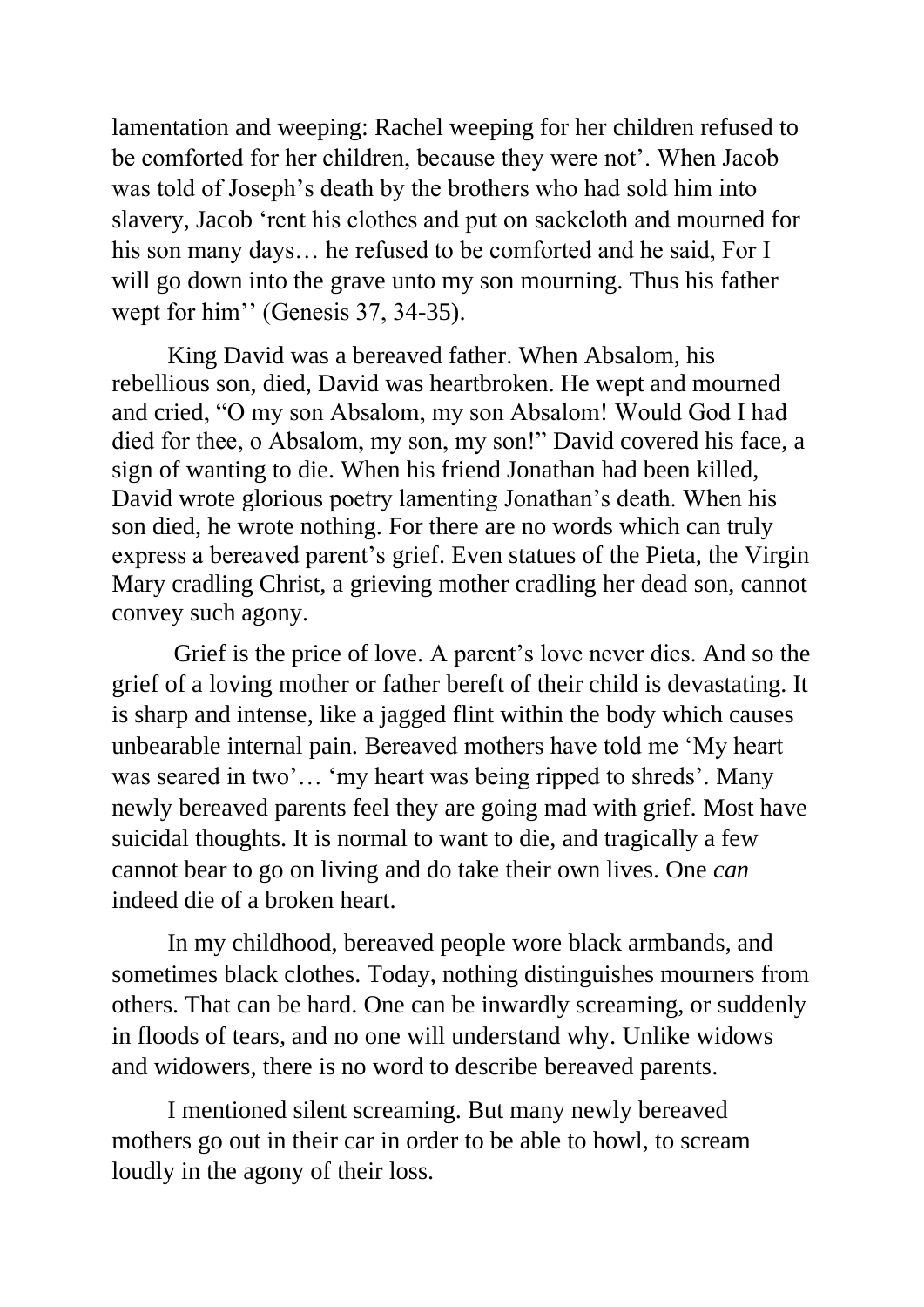Bereaved parents are like amputees; the presence of our treasured son or daughter has been torn away, their unique irreplaceable life has been extinguished, part of ourselves has died with them. We learn slowly to live without them, but we always limp a little.

I used to be rather shocked that Jews are expected to mourn eleven months for their father or mother, but only a month for their child. But as soon as Joshua died I realised why. For the mourning month I kept to the Jewish rituals of grief; a memorial candle shone night and day, I wore no make-up or new clothes, listened to no music, But how relieved I was that after that month I could pick up those small delights of normality, for I knew that I would mourn Joshua for the rest of my life.

Commonly, family and friends cannot understand parental anguish. They want and expect them to 'get over it' as soon as possible, within a year at most. But we cannot 'get over it'. We get through somehow, with help, but carry the grief hidden within us all our lives. Grief never fully disappears. We grow scar tissue round it. Grief remains within us, at first agonising, then gradually smoother and more bearable with time but always a part of who we are. Grief lies in wait. It can emerge with full force, triggered by a song, a sudden memory, a glimpsed face, empathy with the suffering of others, or a new loss. Never be surprised if a bereaved parent suddenly weeps uncontrollably or looks distraught or walks away – grief can well up at any time. The poet Elizabeth Jennings, wrote:

"Grief can return without warning...

...Time does not heal,

It makes a half-stitched scar

That can be broken and again you feel

Grief as total as in its first hour'.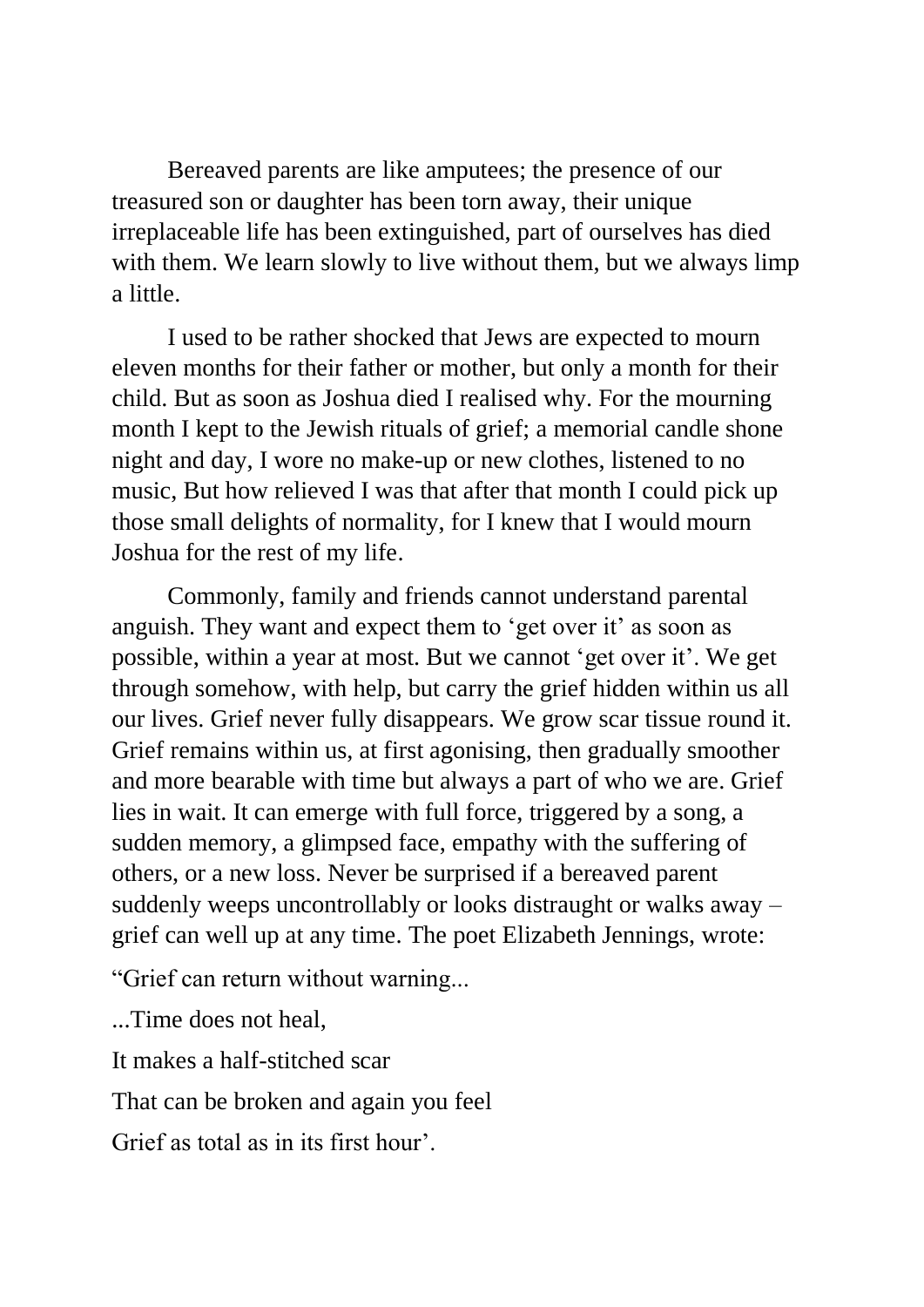After Joshua died suddenly in his sleep, from SADS, Sudden Adult Death Disorder, I had endless flashbacks of finding him dead in bed. I yearned for Joshua, my mind constantly searched for him, my whole body ached and my heart literally hurt. Ambulance sirens triggered dread. I wanted to die and I had extreme insomnia. I later realised that these are all normal reactions to intense grief. Perhaps they are what Shakespeare, who lost his only son, Hamnet, aged six, expressed as 'shadows': *"Each substance of a grief hath twenty shadows*". But my reactions were also signs of PTSD, Post - Traumatic Stress Disorder.

Especially if a son's or daughter's death is sudden or traumatic, violent or complex, as in suicide, PTSD can be massive. Parents commonly have flashbacks of when the catastrophe happened - the moment they found their child's body or the police knocked on their door or when they had to turn off the life support machine. They often experience insomnia, loss of appetite, huge mood swings, hyperarousal, sudden terror, extreme restlessness, numbness or many other symptoms of PTSD.

Our world has suddenly been turned upside down. The sense of disorientation, of living in a nightmare, can be overpowering. One couple I know could not leave their house for years, except to buy food. One mother could not bear to be in her house in the early months, as everything in it reminded her of her dead son. Some have to move house.

As you care passionately about praying for or supporting bereaved parents, please remember that many have huge stresses in addition to their grief. My husband and I were relatively fortunate – Joshua died asleep, which Jews call 'mitat Ha-Shem' the kiss of God'. But some parents have nursed their children through sudden or terminal illness and seen their children suffer pain and distress. Many have had to cope with their child's major mental health issues – bulimia, being bi-polar, massive autism, or cannabis-induced psychosis – with very little support. Many face difficult inquests, which they dread – especially if their child died by murder or suicide.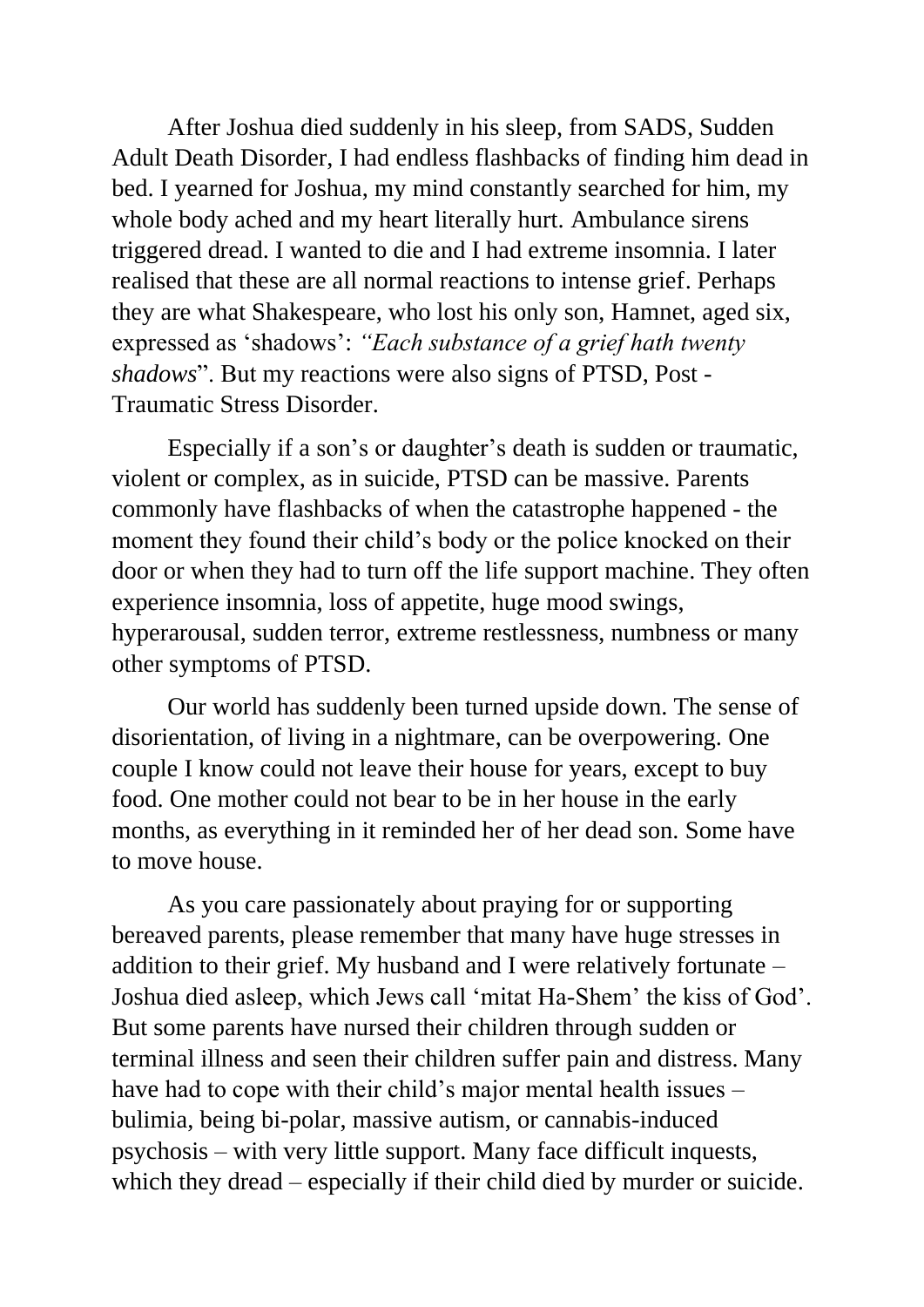Some endure terrible press intrusion and publicity. If sons or daughters have died abroad, for example on their gap year, there can be immense difficulties and expense in repatriating their bodies. They often never learn how their child actually died.

Parents who lose their only child, or both their children often face a bleak future without the joy of grandchildren. Parents whose son or daughter died leaving children sometimes lose all contact with their grandchildren, when the spouse remarries. Absence of grandchildren is a bitter loss.

Suicide brings especially difficult consequences. By the way, in bereavement charities we *never* talk about 'committing suicide' with its connotation of crime, but about dying by suicide or taking one's own life – though that phrase, too, is problematic. Ever younger children are dying by suicide. Before Covid I held annual day-long social gatherings at home for several dozen bereaved parents. At one several years ago, four couples had lost children aged ten to fourteen to suicide – mainly due to cyber-bullying. They were relieved to meet one another - and from that day was born an annual TCF retreat specifically for parents bereaved through suicide.

Nearly all bereaved parents of older children experience remorse, for no parent is perfect. Many experience intense anger, often justified: anger at police, if community officers sent to inform them of their child's death were insensitive; anger at the NHS, if their child was let down by doctors or inadequate mental health services. There can be anger against God for taking their child, and against family members or friends for failing to support them or for saying the wrong thing – this anger can often cause further rupture and isolation. Following a child's death, some parents are gradually abandoned by family and friends. Within TCF, people often say 'My address book has changed'. Many parents see a friend crossing the road in order to avoid them. Some bereaved mothers and fathers become deeply isolated in their grief. Their enduring PTSD can be one cause, as people around them simply cannot understand the devastating consequences of extreme grief.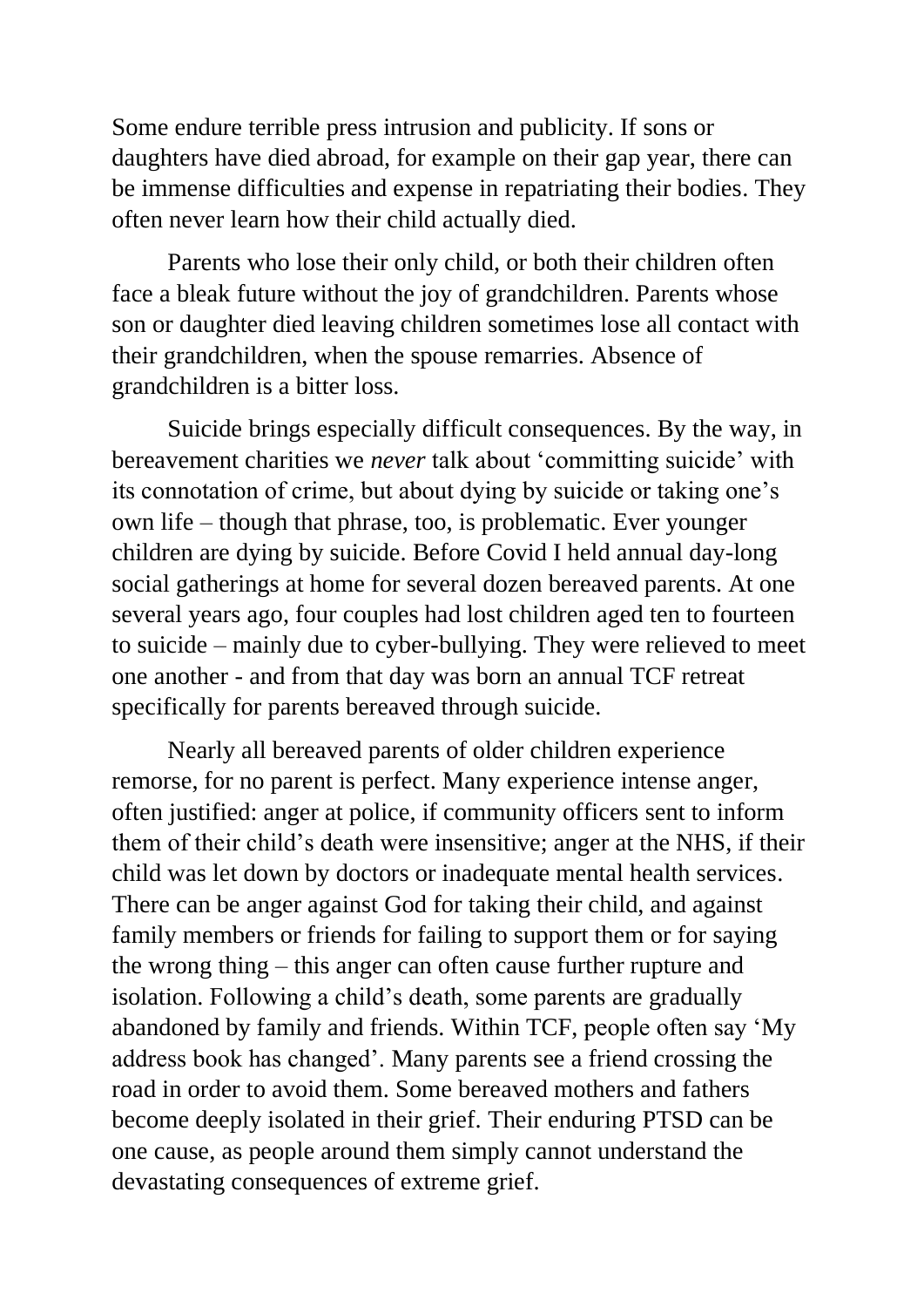This is why I have become a passionate believer in the value of peer group support for bereaved parents. For we become an extended family, able to understand one another and to offer invaluable friendship. In local monthly meetings for bereaved parents run by The Compassionate Friends, I have repeatedly seen little miracles happen. Often a newly bereaved mother arrives silent, weeping or numb, unable to speak, and may come month after month speechless and grief-stricken. Suddenly she will be touched by another mother's story of loss and reach forward to hug her or find an unexpected word of comfort. From that moment onwards, from sudden empathy with another's anguish, a gradual process of growing through grief begins. The biblical book of Job pivots on such a turning point: Job 42, 10: 'The Lord turned the captivity of Job, when he prayed for his friends'.

Let me tell you briefly about The Compassionate Friends or TCF. For you in the Guild of All Souls are somehow like mediaeval hermits. Hermits often dwelt at isolated crossroads or on forest paths or on bridges, so that they could pray for wayfarers and point them in the right direction. When you encounter bereaved parents, you will pray tenderly *for* them, and sometimes *with* them – and you may need to point them in a good direction towards sources of help. The Compassionate Friends – TCF - is one of several such sources. For parents who have lost very young children, there is SANDS and the Lullaby Trust. Children's hospices have excellent peer support groups, and so too do SOBS (Survivors of Bereavement Through Suicide). There are several specialised Helplines such as that run by Great Ormond Street Hospital and Drugfam.

TCF is a national charity founded in 1969 by two bereaved couples brought together by a compassionate young Anglican hospital chaplain, now Canon Dr. Simon Stephens OBE. TCF spread to several other countries and is very active in the USA and Canada, Australia, South Africa, German and elsewhere. TCF UK provides trained peer support through several dozen local monthly groups, a Helpline open every day of the year, a free lending library of books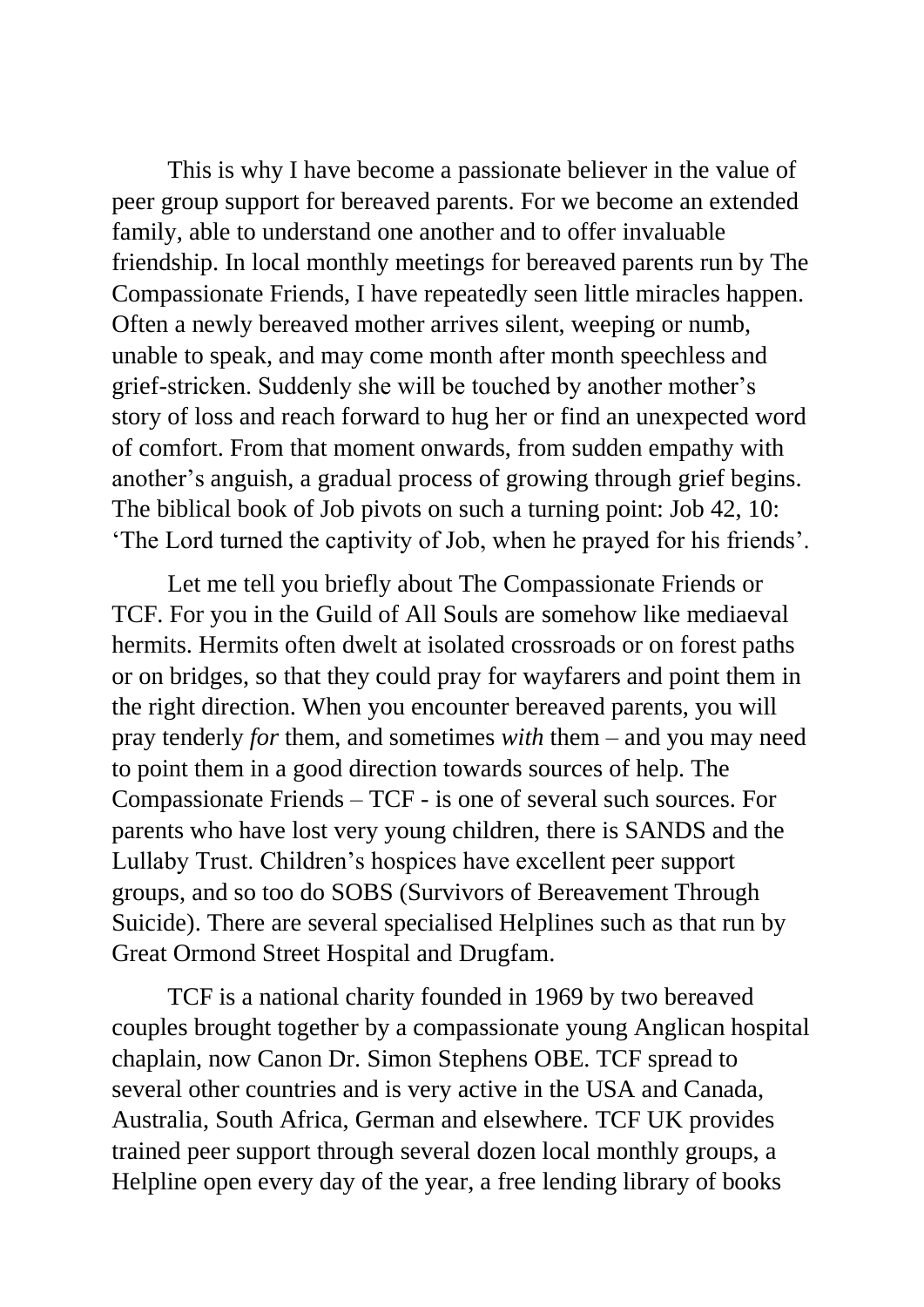on bereavement, and several annual retreats and gatherings. During the pandemic we developed excellent on-line Zoom support, which will continue alongside our face-to-face meetings.

We hold specialised TCF retreats: for the newly bereaved; for parents bereaved through suicide; for parents bereaved through alcohol or substance use; for parents with no surviving children; and for bereaved siblings. All are run entirely by well-trained volunteers who are themselves bereaved parents or siblings. All retreats have special sessions for fathers and to discuss difficult issues.

TCF publishes over forty free leaflets about different aspects of parental loss, all written by bereaved parents. Copies are over there and can all be downloaded from the TCF website. Our Grief Companions scheme puts a newly bereaved parent in touch with a similarly bereaved volunteer, who will regularly support them by phone or personal meetings. Informal social gatherings, which often appeal especially to fathers, include regular London walks led by a bereaved father joined by thirty or forty bereaved parents each time, and walks in several beauty spots in England and Wales.

Hugging bereaved parents is important. We all miss that warm embracing hug from our dead son or daughter, and some parents become cut off from all human contact. So it comes quite naturally for us to hug one another when we meet. Here is a quote from Leo Buscaglia, an American academic who, following the tragic suicide of one of his best students, began teaching about love, kindness and the importance of hugging: '*Too often we underestimate the power of a touch, a smile, a kind word, a listening ear, an honest compliment, or the smallest act of caring, all of which have the potential to turn a life around'.*

For parents bereft of their child, accompaniment, companionship in grief, is essential. Many suffer inner torment, plagued by incessant questions of 'Why', 'What if' and 'If only…'. Most feel alone and lonely. Bereft mothers and fathers need to be given acceptance, hope, encouragement, gentle words, above all –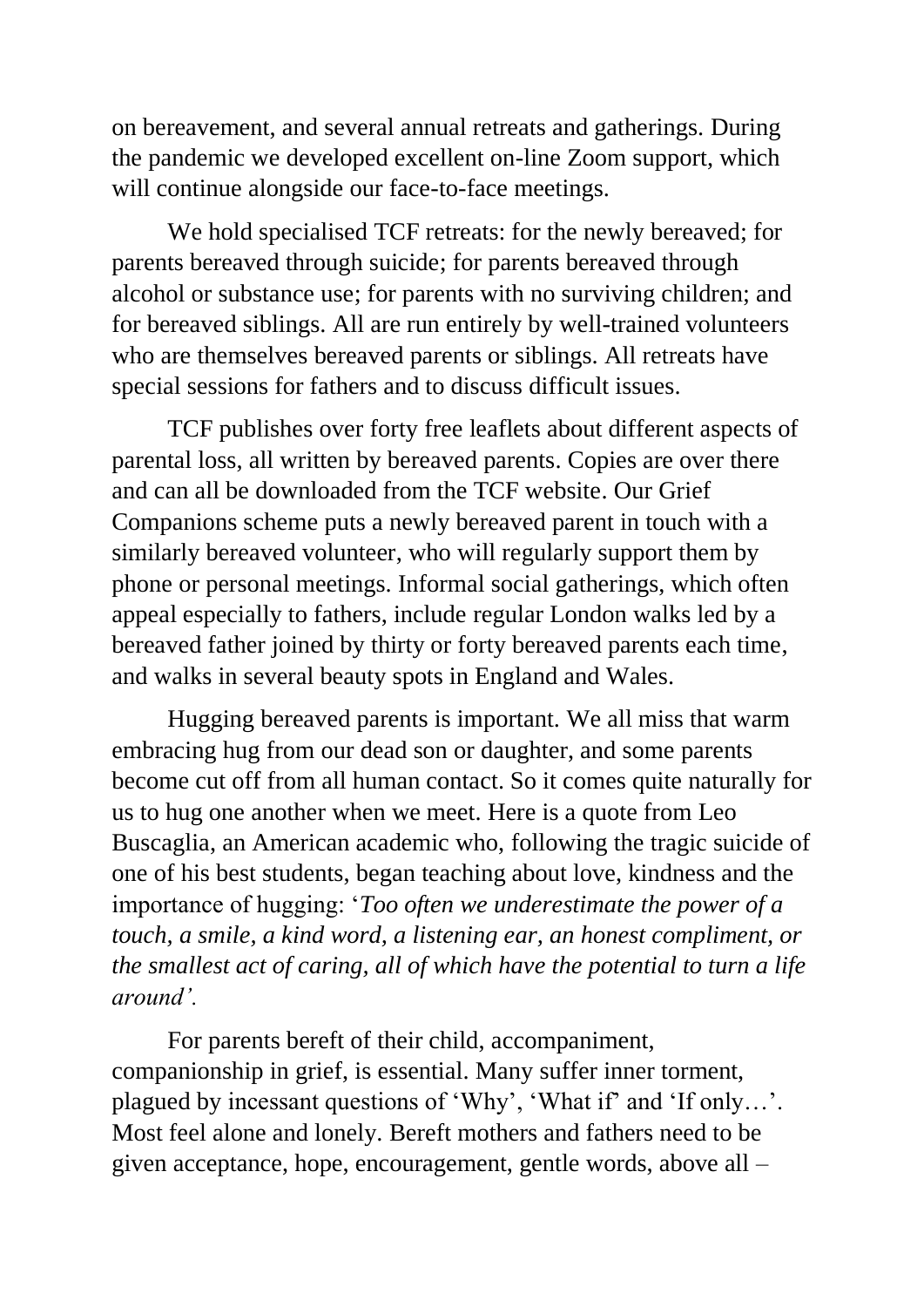patient intent listening. You will all have learnt the art of listening to one another, listening to the sick and the dying, listening to God. That silence in which one's own words are stilled, silence in which one hearkens solely to the voice of the Other – that silent listening is desperately needed by bereaved parents. I was privileged to be friends with the great humanitarian Helen Bamber who, aged nineteen, went from London to post-war Belsen to support the dying. She later founded the Medical Foundation for the Care of Victims of Torture – now called Freedom from Torture. She spoke of intent listening to suffering men and women as '*divine attentiveness'*.

Job's comforters sat with him for seven days in silence, comforting him with their presence. Only when they began to speak did they fail. Words often wound bereaved parents. Well-intentioned people often try to bring comfort by uttering platitudes and banalities: 'God takes those young whom he specially loves'; 'Time is a great healer'; 'At least you still have another child''; 'I know just how you feel'; 'Some people have it worse'; 'I feel your pain'; 'Count your blessings'; 'Be strong for your children'; 'How is everything?'; 'You are looking better today''. Even devout Christians can get it wrong. When a dear Christian friend visited me for the first time after Joshua died, she told me about how close to God she had felt when her newborn baby had died of a massive deformity. I felt like strangling her. I wanted her to share some of the lovely things she remembered about Joshua as a boy, but, alas, she didn't.

I know a bereaved mother whose only child, a post-graduate son, had just been accepted for ordination but died of sudden catastrophic illness. Only six weeks after her beloved son's death, the priest of her regular Anglican church chided her for still grieving. 'Surely, he said, 'you should be rejoicing that your son is now in glory'. She and her husband never went to that church again.

The traditional Jewish phrases said to mourners, 'I wish you long life', 'May God comfort you together with all other mourners', and 'May his memory be for a blessing', provide a gentle reminder of life and that mourners are part of a wider community.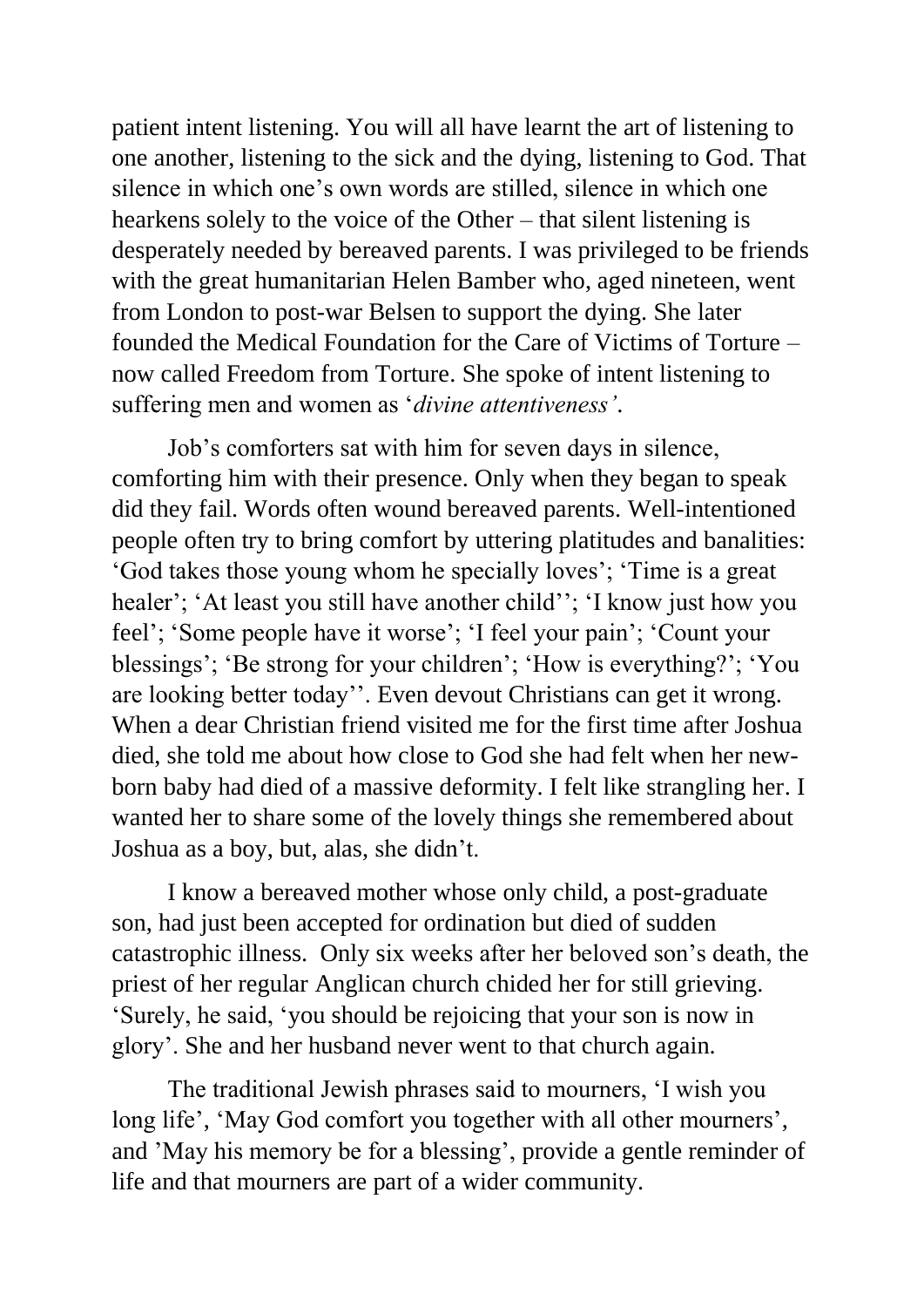More generally, the phrase that helps all bereaved parents the most is the sentence which anyone can say: 'Tell me what your child was really like'. Allowing the parent to talk about their dead son or daughter, to relive – again and again - how they died, to remember aspects of their unique personality and character, is one of the greatest gifts you can give to a bereaved parent. Importantly, it helps them to accept that their child really has died. Naming the precious dead daughter or son, hearing and remembering how they lived – this is a crucial aspect of supporting bereaved parents.

So, too, is realising that many bereaved parents have endured huge suffering *before* the catastrophe of death. To watch one's child suffering or in pain is like torture. One friend, a devout Anglican and daughter of a bishop, had to cope with the anguish of her beloved daughter's drug addiction for years before the eventual deadly overdose. I recently met a newly bereaved mother whose healthy teenage son fell suddenly ill, was in a coma for months, survived but was permanently changed, brain-damaged. She spent eight months in hospital with him, then cared for him at home for several years night and day, until he had a sudden brain haemorrhage and died. This brave grieving mother now worries about her younger son, now a withdrawn teenager, a bereaved sibling whose young life has been devastated by his older brother's brain damage and death.

Covid has brought extra burdens. During lockdowns, parents may not have been able to visit their sons or daughters in hospital. They will not have had the comfort of large funerals and face-to-face contact with their own friends or their son's or daughter's friends.

Bereaved parents need to be coaxed back into life. They have encountered death at close quarters and dwelt for weeks and months in death's all-consuming shadow. Self-neglect is common. In the first weeks they need to be tempted to eat. The Jewish community understands this well. In the first two days Jews bring delicious soups, and then gradually smoked salmon and delicacies, and cooked meals for the entire week of mourning. My husband and I have never eaten as well as during the month after Joshua died, as platters and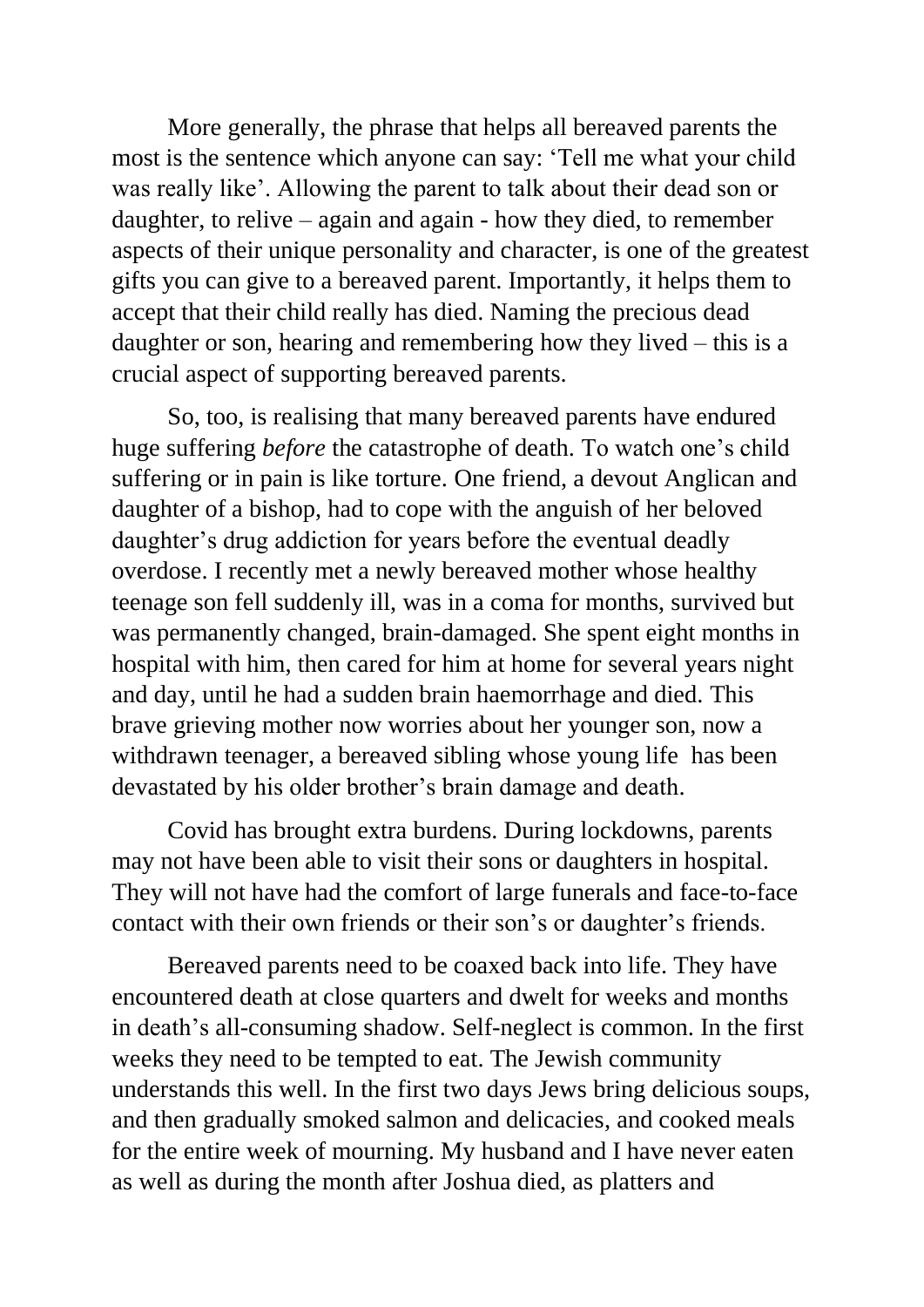casseroles and dishes arrived on our doorstep. The biblical command to 'Choose Life', not death, is hard for bereaved parents, who will need constant encouragement and cocooning in the early weeks and months.

Many bereaved parents become financially poorer following the death of their child. Some are forced into debt in order to pay for the unexpected funeral. Quite a large number find that they cannot work again, either because they suffer acute anxiety, PTSD and depression, or because their work triggers too many memories. One headmaster, whose son had attended his school and had died by suicide, resigned, as the school held too many memories of his son. I know several mothers who were schoolteachers or teaching assistants, who can no longer work for the same reason. In Australia a detailed study of a large cohort of bereaved parents found that on average they were 35% poorer after they were bereaved. TCF gives a generous number of bursaries to enable hard-up parents to attend our retreats. Reading the letters from those applying for the bursaries is harrowing.

Many bereaved parents have deep worry about their surviving children, who are all bereaved siblings. Sometimes parents become withdrawn from them, as they focus inevitably on grieving for the dead child. Occasionally siblings try to deaden their grief through alcohol or substances. Most bereaved siblings are vulnerable to depression and other mental health problems. Today it is virtually impossible to get support from the Child and Mental Health Service (CAMS) until a child has actually attempted suicide. There are excellent charities such as Child Bereavement UK, Grief Encounter and Winston's Wish which do offer counselling to bereaved children and teenagers. For older siblings TCF offers on-line peer support and retreats,

Bereaved parents need to be reassured that their sorrow will not always be this dark, that they will one day again find meaning, hope, joy and purpose in life.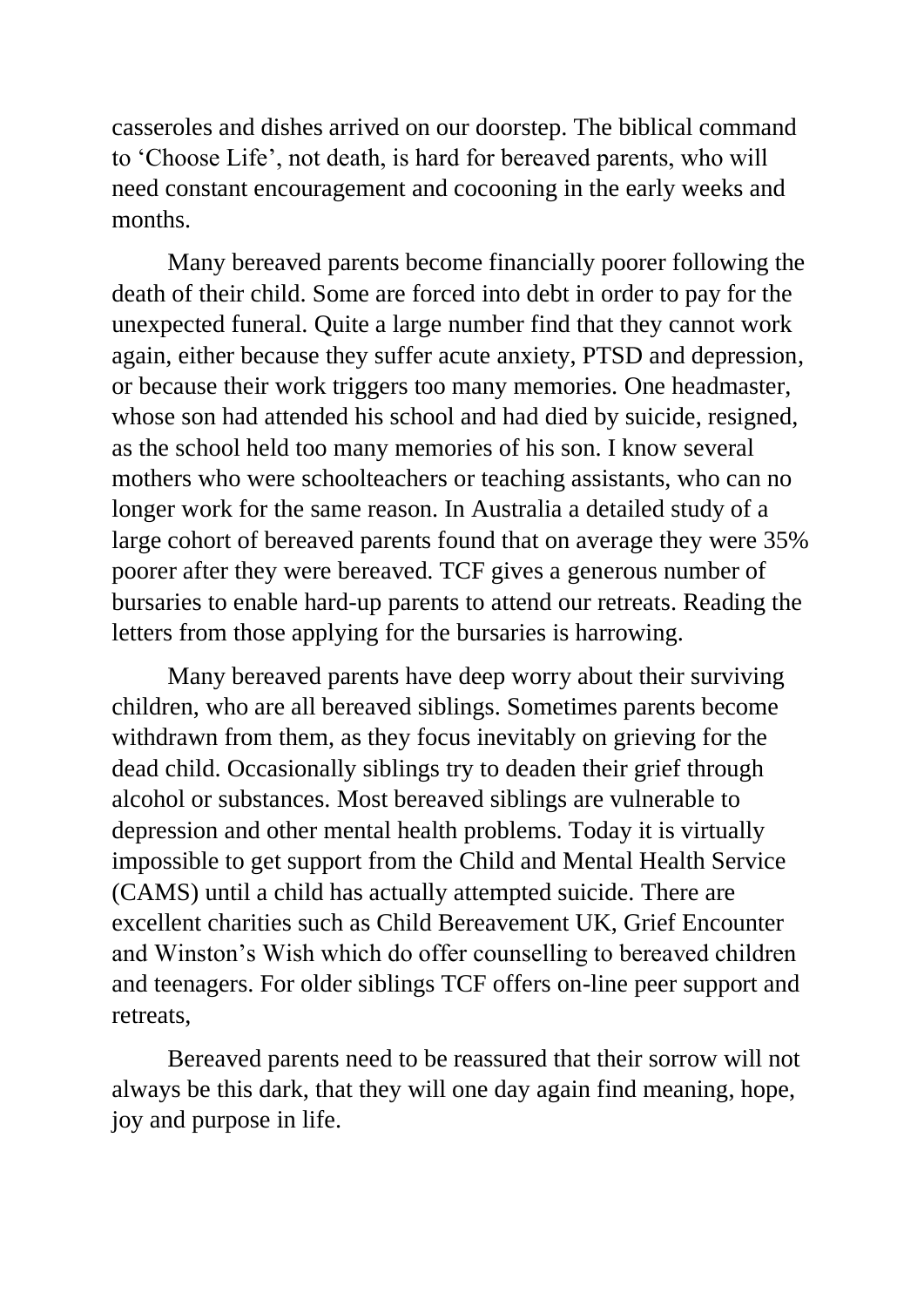Grief can be transcended. When Joshua died, a rabbi visiting us said, 'You will be able to do great things in your son's memory for the whole of your life'. If bereaved parents are well-supported by family, friends, community, church or a body like TCF, then they can and do eventually achieve miracles in their son's or daughter's name. Many devote themselves to raising money for charities reflecting the illness or difficulty faced by their child, or for a hospice, or to help other young people and children. One could write a long book about the extraordinary charities and fundraising initiatives undertaken by bereaved parents in their child's name. Ameca Hospitals in Malawi in the name of Alex; Sebastian Hunter schools for untouchables, orphans and lepers in India; Guy's Trust community centres in Nepal: are just some of the exceptional projects undertaken by bereaved parents whom I know.

The majority of parents in TCF will say that they have become better people since the death of their child. They are kinder, have greater empathy, are more warm-hearted, have the gift of tears. Here, too, there is biblical example. After Absalom's death, David, too, was a better man and king. He first made peace with his estranged people, saying 'You are my brethren, you are my bones and flesh'. Then he dramatically showed mercy, forgiving his penitent enemy, Shimei – and then showed immense kindness to Mephibosheth, son of his dead enemy, Saul.

Anne will talk about liturgies for the bereaved this afternoon. There is a wonderful Jewish prayer, the *kaddish*, the *Sanctification*, recited by the entire congregation at all synagogue services, and, above all, by mourners daily for the year following their bereavement. At key moments in the synagogue service, only the mourners say this prayer. As a result, everyone knows who is mourning and will approach them after the service to offer words of comfort. Many Jews know the *kaddish* by heart in Hebrew: *Yitgadal ve yitkadash shme*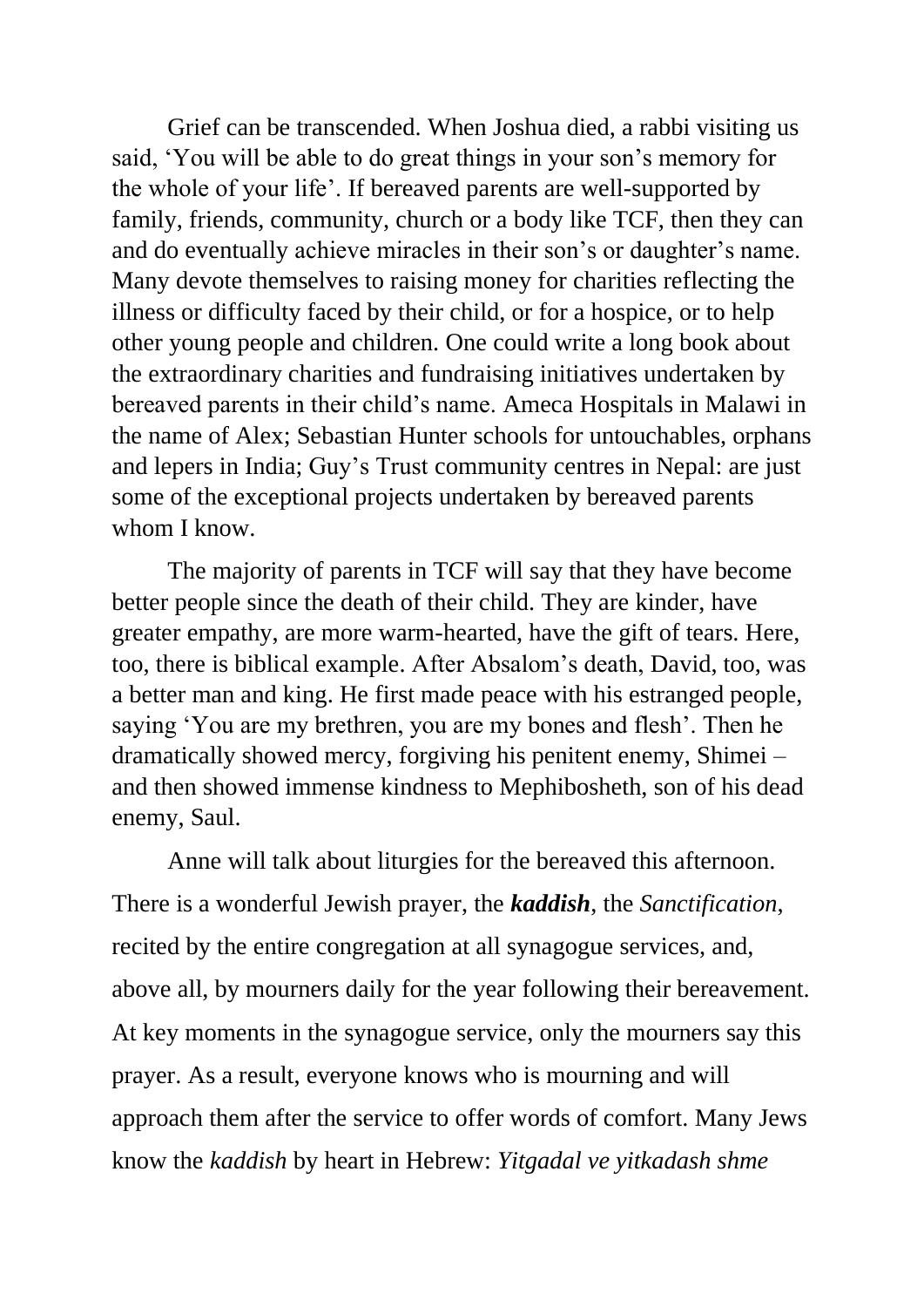*raba…*In my experience*,* this prayer of glorious praise and adulation of God, uttered by mourners with congregational responses, really does bring strength and hope. Death can detach one - detach one from others, from reality, from God. The *kaddish* prayer attaches one closely, both to God and to one's fellow congregants.

*May the great Name of God be exalted and sanctified, throughout the world, which he has created according to his will. May his Kingship be established in your lifetime and in your days, and in the lifetime of the entire household of Israel, swiftly and in the near future; and say, Amen. May his great name be blessed, forever and ever. Blessed,*

*praised, glorified, exalted, extolled, honored, elevated and luaded be the Name of the holy one, Blessed is he – above and beyond any blessings and hymns, Praises and consolations which are uttered in the world; and say Amen. May there be abundant peace from Heaven, and life, upon us and upon all Israel; and say, Amen.*

He who makes peace in his high holy places, may he bring peace upon us, and upon all Israel; and say Amen.

Here are a few practical tips on supporting bereaved parents.

Visit as early as possible and accept them as they are. Take a little food if you can. Cocoon them as much as possible, in practical ways and by your presence. They need a protective cocoon in which to grow into the new changed person they will become.

.

Don't judge them in any way. Try to understand, if they express a superstitious pleasure in seeing a white feather or a butterfly -such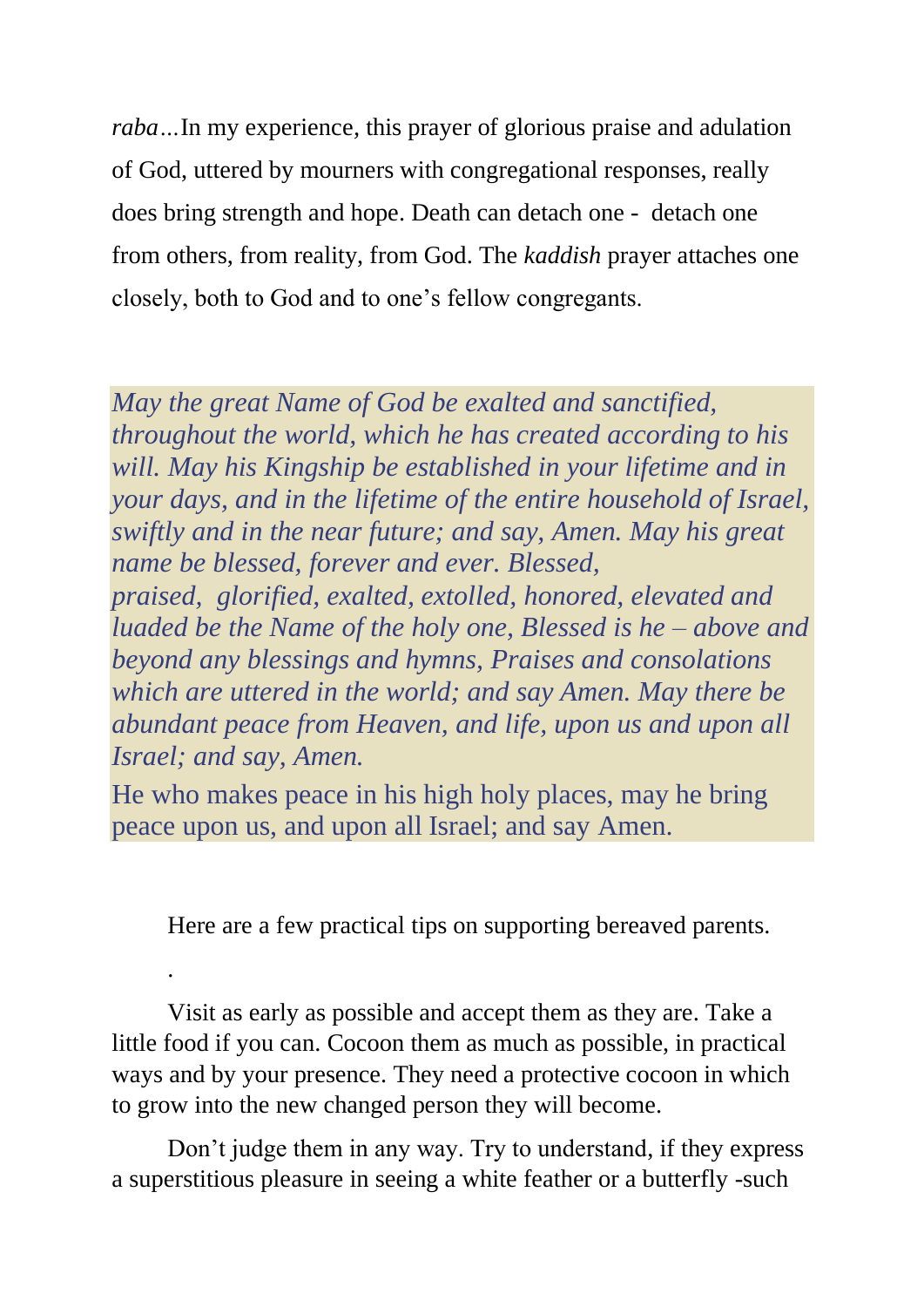things are meaningful to many. But do try to steer bereaved parents away if they are attracted to seances or spiritualism, which are deceptive and can be hugely damaging.

Be as well-resourced as you can. Do please look at our TCF website. Everything we offer is free. Gather resources together in your home or church – leaflets from TCF and other bereavement charities and perhaps a small library of books on bereavement, such as Maurice Lamm's *Consolation: The Spiritual Journey beyond Grief* and books on listening, such as Kathryn Mannix's *Listen: How to find the Words for Tender Conversations.* The TCF lending library can send you or a bereaved parent books on almost any aspect of parental or sibling grief.

Many churches nowadays have a committee for visiting the bereaved. If yours doesn't, then perhaps consider creating one.

Home hospitality is vitally important. Encourage church members to invite bereaved people to their homes for coffee or a meal – and if the invitation is refused, to repeat the invitation again and again.

As you pray for a particular person, you may well get a sudden flash of inspiration – the thought of inviting them for a walk, or a word of encouragement, or a helpful metaphor, such as cobweb - the strongest thread for its size - Romanies bind fresh cobweb on wounds to heal them. Threads of friendship are like cobweb gossamer invisible, strong, and healing.

Encourage bereaved mothers and fathers to talk about their child, about their death and about their life.

Introduce bereaved parents to one another.

A broken heart never fully mends. But there is nothing so whole as a broken heart. For a broken heart expands – and can create miracles. Here is a Jewish story: